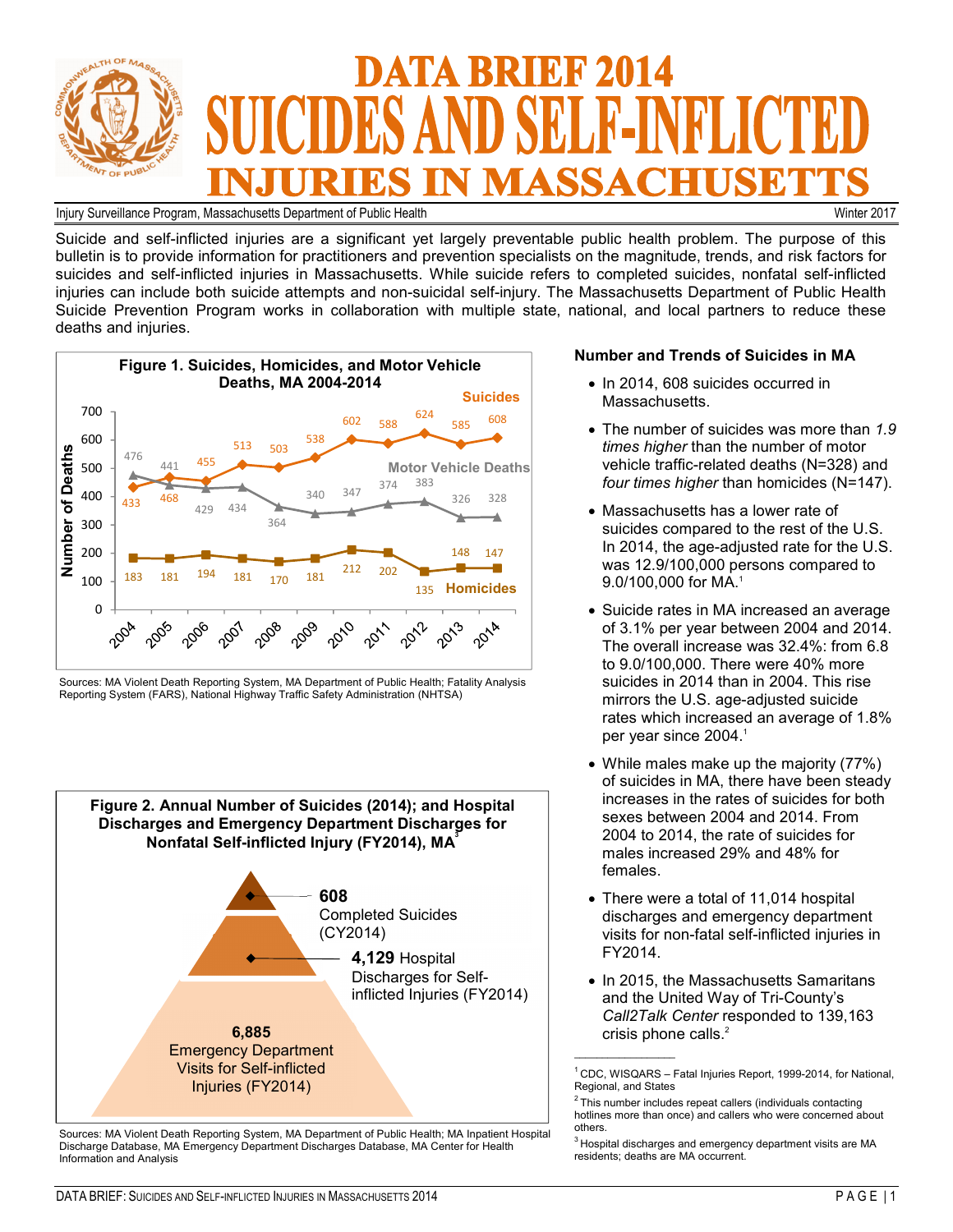## **Suicides and Hospitalizations for Nonfatal Self-inflicted Injuries by Age Group and Sex**



Source: MA Violent Death Reporting System, MA Department of Public Health



Source: MA Violent Death Reporting System, MA Department of Public Health; National Center for Health Statistics Vintage 2014 Postcensal Estimates of Resident Population



Source: MA Hospital Discharge Database, MA Center for Health Information and Analysis; National Center for Health Statistics Vintage 2014 Postcensal Estimates of Resident Population **Suicides by Age Group**

- The majority of suicides that occurred in 2014 were among individuals age 45-64 years (n=268, 44%). Between 2004 and 2014, the rate of suicides in this group increased an average of 4.1% per year.
- There were 3.3 times more male suicides than female suicides in 2014: 468 male deaths (14.3/100,000 persons) compared to 140 female deaths (4.0/100,000 persons).
- The highest male suicide rate was among individuals age 85+ years (29.5/100,000 persons, n=15).
- The highest female suicide rate was among individuals age 45-54 years (7.3/100,000 persons, n=37).

## **Nonfatal Self-inflicted Injuries, Hospital Discharges in FY14**

- The overall rate of hospital discharges for nonfatal selfinflicted injury was 61.2/100,000 persons (N=4,129).
- Females had a higher rate of hospital discharges for nonfatal self-inflicted injury (65.0/100,000 persons, n=2,257) than males (57.2/100,000 persons, n=1,872).
- Females age 15-24 years had the highest rate among all the age groups (119.8/100,000 persons, n=566).

.

\*Rates are not calculated on counts of less than six. See Methods section for additional information on rates.

\_\_\_\_\_\_\_\_\_\_\_\_\_\_\_\_\_\_\_\_\_\_\_\_\_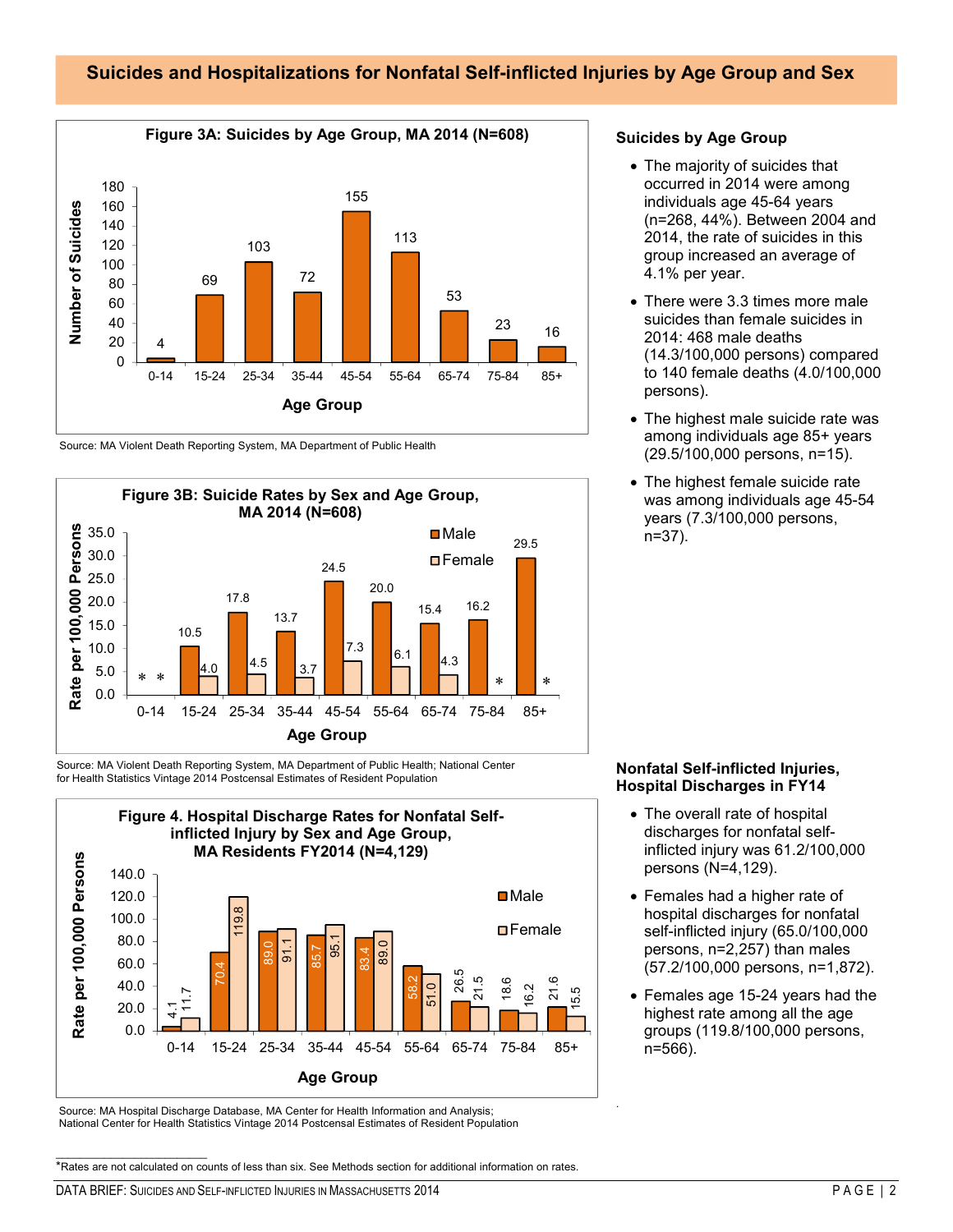# **Suicides by Race/Ethnicity and Suicide and Nonfatal Self-inflicted Hospitalizations by Method**



**Suicide by Sex and race/Ethnicity**

- For 2010-2014, the average annual age-adjusted suicide rate was highest among white, non-Hispanic males (15.3/100,000 persons, n=2,008).
- Similarly, white, non-Hispanic females had a higher average annual age-adjusted rate (4.6/100,000 persons, n=639) of suicide compared to Black, non-Hispanic and Hispanic females.

Source: MA Violent Death Reporting System, MA Department of Public Health; National Center for Health Statistics Vintage 2014 Postcensal Estimates of Resident Population



Source: MA Violent Death Reporting System, MA Department of Public Health; MA Center for Health Information and Analysis

- Hanging/suffocation (n=237) and firearm (n=114) were the most common suicide methods for men.
- Hanging/suffocation (n=61) and poisoning/overdose (n=49) were the most common suicide methods for women.
- The most common method of *non-fatal* self-inflicted injuries for both sexes in FY2014 was poisoning/overdose.
- For suicides by poisoning/overdose, opioids and antidepressants were the most common classes of substances used.

**<sup>4</sup>**Rates are age-adjusted using the Standard US Census 2000 population. The five most recent years of data were used to improve the stability of the rate. <sup>5</sup>Total n includes 34 suicides for whom race/ethnicity was American Indian/Alaska Native, other race or unknown. Rates were not calculated for these groups due to numbers less than six or lack of denominator information.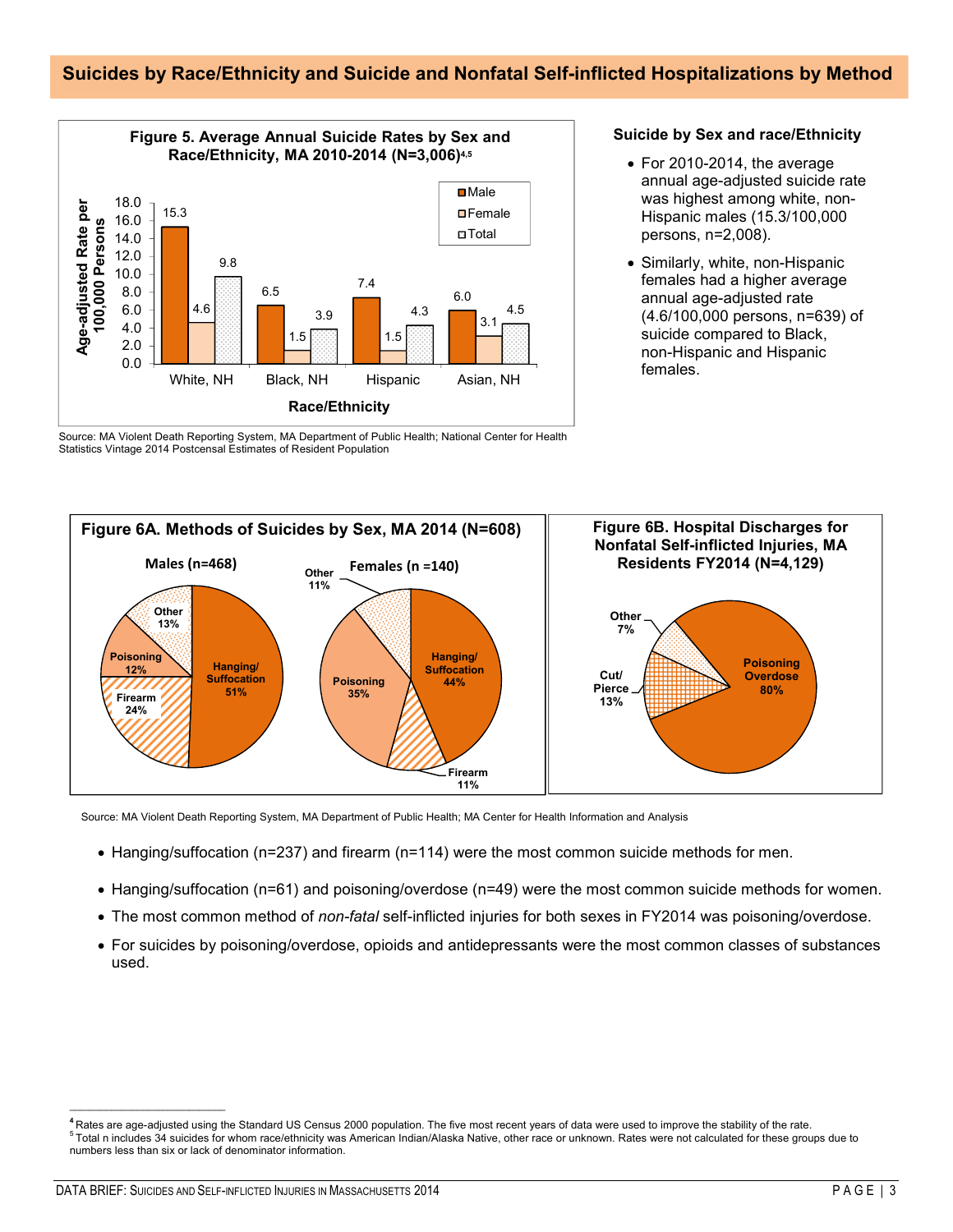## **Circumstances Associated with Suicide**



Source: MA Violent Death Reporting System, MA Department of Public Health





Circumstances for suicides varied by age group in 2014.

- 45-64 year olds had the highest percent of current mental health problem, current treatment for mental illness or substance abuse, and history of mental illness compared to the other age groups.
- 25-44 year olds had the highest percent of alcohol and/or substance abuse problem, history of suicide attempts and intimate partner problem compared to the other age groups.

 $\mathcal{L}$  , we have the set of  $\mathcal{L}$  $6$  Circumstances are not mutually exclusive; more than one circumstance may be noted on each suicide.

#### **Suicide Circumstances**<sup>5</sup>

- 54% of suicide victims had a documented current mental health problem.
- 38% were currently receiving treatment for a mental health or substance abuse problem and 44% had a history of treatment for mental illness.
- 26% had an alcohol or other substance use problem.
- 21% experienced an intimate partner problem prior to their death, such as a divorce, break-up, or conflict with an intimate partner.
- 18% had a known history of suicide attempts.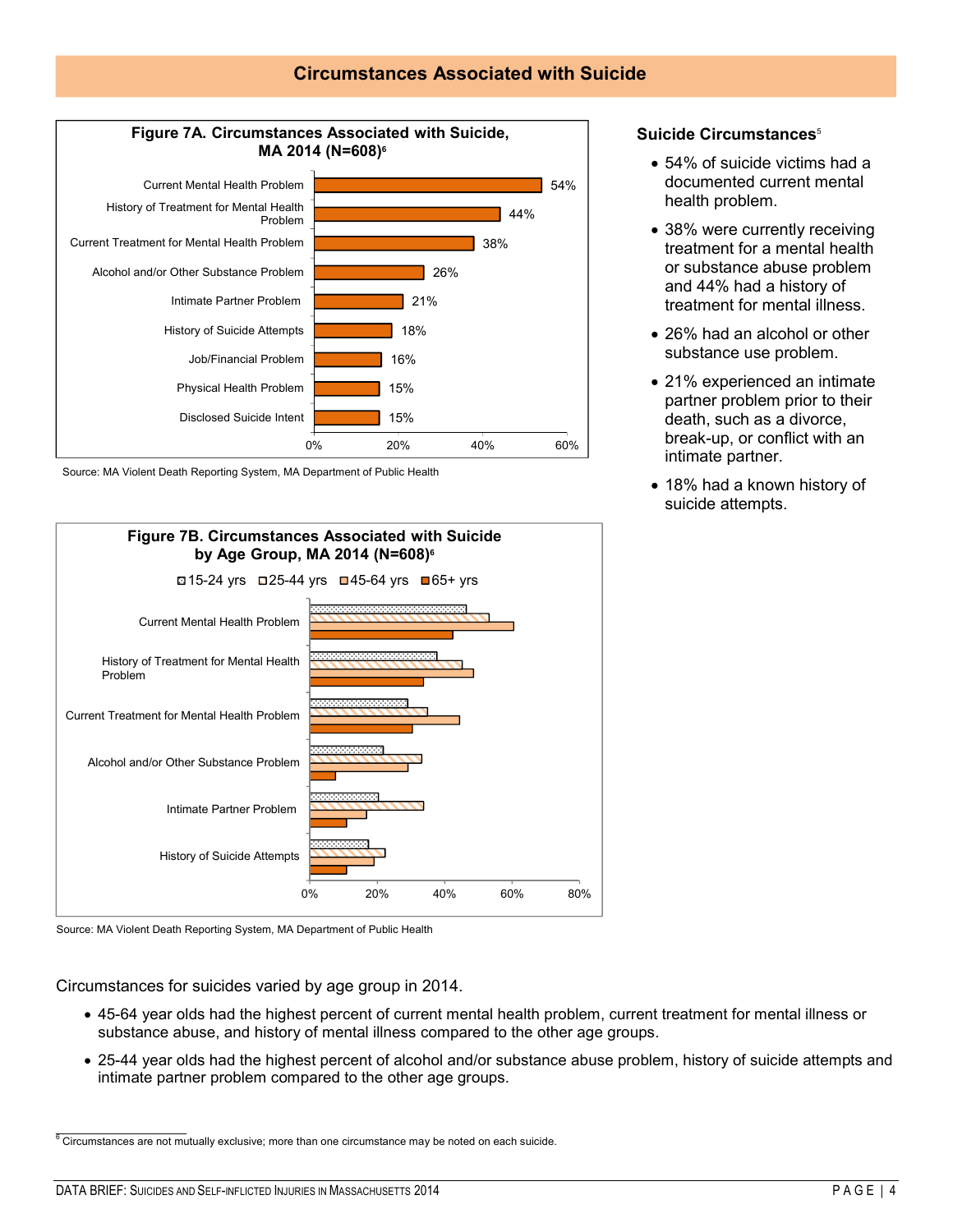## **Suicidal Thoughts and Behaviors in Youth**



Source: MA Youth Risk Behavior Survey 2015, weighted data



Source: MA Youth Risk Behavior Survey from 2013 and 2015, weighted data

### **MA Youth Risk Behavior Survey (MA YRBS)**

The MA YRBS is an anonymous, written self-report survey of youth in public high schools in MA. In 2015, results showed that:

- 15% of students seriously considered suicide during the past year.
- 7% made a suicide attempt and of these, 40% resulted in an injury or required medical attention.
- 27% of high school students reported feeling "so sad" or "depressed daily" for at least two weeks during the previous year that they discontinued usual activities. A significantly larger percentage of females (35%) than males (20%) reported feeling this way (not depicted on graph).

### **Victimization and Suicide Attempts**

Survey findings from the MA YRBS show that, as the number of victimization types a student experiences rises, the percent of suicide attempts increases as well. The five victimization types from YRBS include:

- students who had ever been bullied on school property during the past 12 months.
- students who did not go to school on one or more of the past 30 days because they felt they would be unsafe at school or on their way to or from school.
- students who had been threatened or injured with a weapon (such as a gun, knife, club) on school property one or more times during the previous 12 months.
- students who had ever been hurt physically by a date or someone they were going out with.
- students who responded that someone had ever had sexual contact with them against their will.

 $\frac{1}{2}$  ,  $\frac{1}{2}$  ,  $\frac{1}{2}$  ,  $\frac{1}{2}$  ,  $\frac{1}{2}$  ,  $\frac{1}{2}$  ,  $\frac{1}{2}$  $6$  Estimates may be unreliable due to small numbers and should be interpreted with caution.

 $<sup>7</sup>$  The student attempted suicide one or more times in the previous 12 months.</sup>